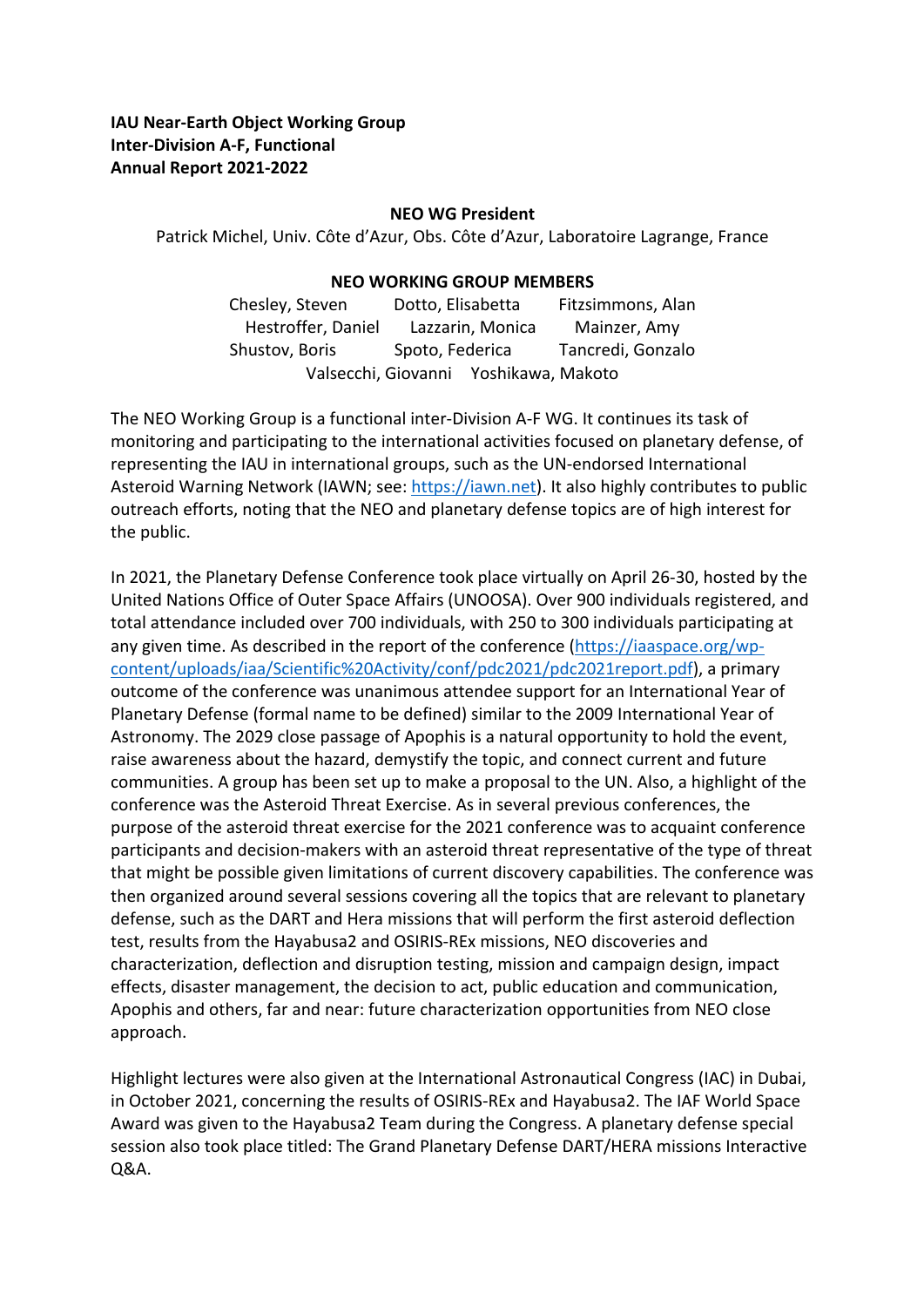The IAWN and Space Mission Planning Advisory Groups met three times, in March and October 2021, as well as in February 2022. They cover a wide range of activities, related to observations of NEOs, space missions and also legal aspects. Reports of IAWN meetings can be found here: https://iawn.net/meetings.shtml, while reports of SMPAG meetings can be found here: https://www.cosmos.esa.int/web/smpag.

2021 once again saw an increase in the discovery rate of NEOs, with a record 3090 new objects being found and having good enough orbits for provisional designations to be assigned. Although most were discovered by the big 3 surveys (PanSTARRS, Catalina and ATLAS), over 200 were found by smaller discovery efforts.

The science of NEOs also made amazing advances thanks to the different publications concerning to the asteroids Bennu and Ryugu, from OSIRIS-REx and Hayabusa2 data, respectively. Both asteroids are of carbonaceous type, and one of the great discovery is that they behave almost like cohesionless bodies, as demonstrated by the Hayabusa2 impact experiment that produced a gravity-controlled crater and the sampling mechanism (TAGSAM) of OSIRIS-REx that felt almost no resistance of the soil when touching it. This information is crucial in the framework of deflection missions. Furthermore, a preliminary investigation of samples of Ryugu brought back by Hayabusa2 showed that the density of the samples (about 1.3 g/cc on average) is much lower that the density of meteorites of the same group. Compared to the bulk density of Ryugu  $(1.19 \text{ g/cc})$ , if the density of samples is representative of the density of Ryugu's material, this tells us that most of the porosity of Ryugu is microporosity and not macroporosity, which has different implications on how to deflect such a body.

One amazing highlight of 2021 is the launch of the NASA DART mission at 1:21 a.m. EST on November 24, from the Vandenberg Air Force base (California) onboard a SpaceX Falcon 9 rocket. This marvelous launch will be followed by the impact of DART on Dimorphos, the small moon of the binary asteroid Didymos, on September 26, 2022, at 6:15 pm EST. Before doing so, DART will deploy the Italian LICIACube, which will observe the impact and the 130 seconds following it, giving us previous data on the impact and its early ejecta. On October 2024, the ESA Hera spacecraft with its two Cubesats Juventas and Milani will launch to get to Didymos at the end of 2026, providing us detailed measurements of DART impact outcome and full characterization of the asteroids, including for the first time subsurface and internal properties. The Asteroid Impact & Deflection Assessment (AIDA) international collaboration, which supports the development and data interpretation of DART and Hera, will then provide a fully documented impact experiment and deflection test at actual asteroid scale, including the impact conditions provided by DART and LICIACube, the ejecta properties provided by LICIACube, the change in the orbital period of Dimorphos provided by ground based observation, and the full characterization of the DART impact outcome and target properties by Hera and its two Cubesats.

The NEO Surveyor mission is also in development at NASA for a possible launch in 2026. It will allow making the inventory of NEOs larger than 140 meters (including direct measurement of their diameter) in about 10 years for space and therefore assessing the threat of such objects on a short-middle timescale. Other funded NEO missons include the